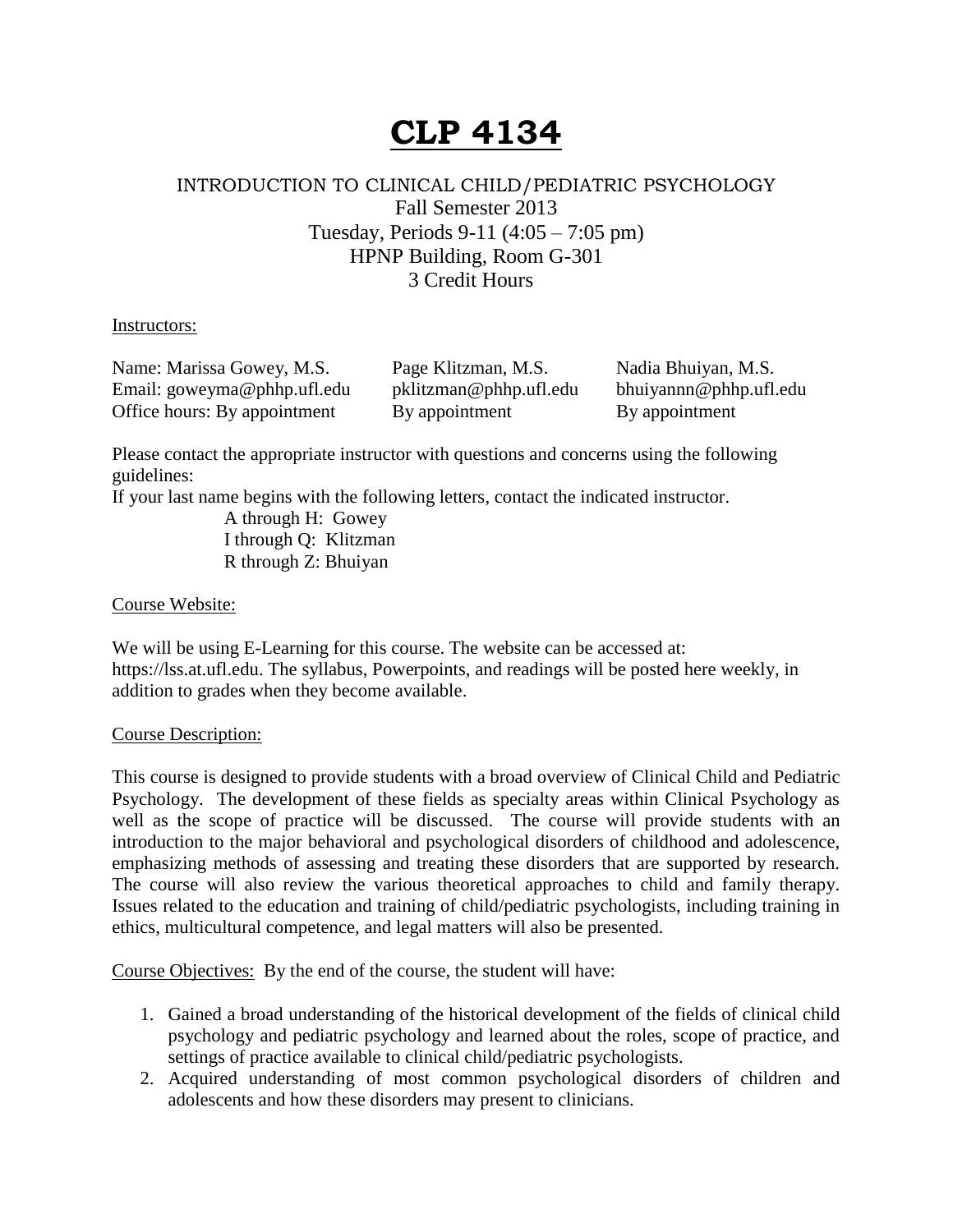- 3. Developed a basic knowledge of assessment techniques and common psychological treatment modalities used with children and families, with an awareness of which methods have been empirically supported.
- 4. Learned about multicultural considerations, ethical issues, and dealing with abuse/neglect within psychological practice.
- 5. Acquired an understanding of the training of clinical child/pediatric psychologists.

Required Text: Mash, E.J. & Wolfe, D.A. (2012). Abnormal Child Psychology (5<sup>th</sup> ed.). ISBN-10: 1111834490 | ISBN-13: 978-1111834494

This text has been ordered through the UF Text Adoption service and should be available at the bookstore. Used copies may also be available online. Assigned readings are listed below according to the lecture they accompany. Additional readings will be available for download on the course website for use with Adobe Acrobat Reader.

### Course Format:

The format of this course will be primarily lectures, given by either the course instructors or guest lecturers. Case presentations will also be used during this course. Although the size of this course somewhat limits class discussions, students are encouraged to speak up if they have questions or comments about the material presented.

#### Exams and Grading:

Course grades will be based upon student performance on TWO equally weighted exams, worth 50 points each. Exams will not be cumulative and will cover material from lectures and readings. The format of exams will be multiple choice and short answer. Attendance will be taken at the end of EVERY class period, and will constitute 10 points total of your grade. Your final grade will be the percentage of points you have earned out of 110 possible points.

Final course grades will be based upon the following cut-offs:

| Grade         | Percent      | Points       |
|---------------|--------------|--------------|
| A             | 93-100       | $102 - 110$  |
| $A-$          | 90-92        | $99 - 101$   |
| $B+$          | 87-89        | $96 - 100$   |
| B             | 83-86        | $91 - 95$    |
| $B -$         | 80-82        | $88 - 90$    |
| $C+$          | 77-79        | $85 - 87$    |
| $\mathcal{C}$ | 73-76        | $80 - 84$    |
| $C-$          | 70-72        | $77 - 79$    |
| $D+$          | 67-69        | $74 - 76$    |
| D             | 63-66        | $69 - 73$    |
| $D-$          | $60 - 62$    | $66 - 68$    |
| F             | 59 and below | 65 and below |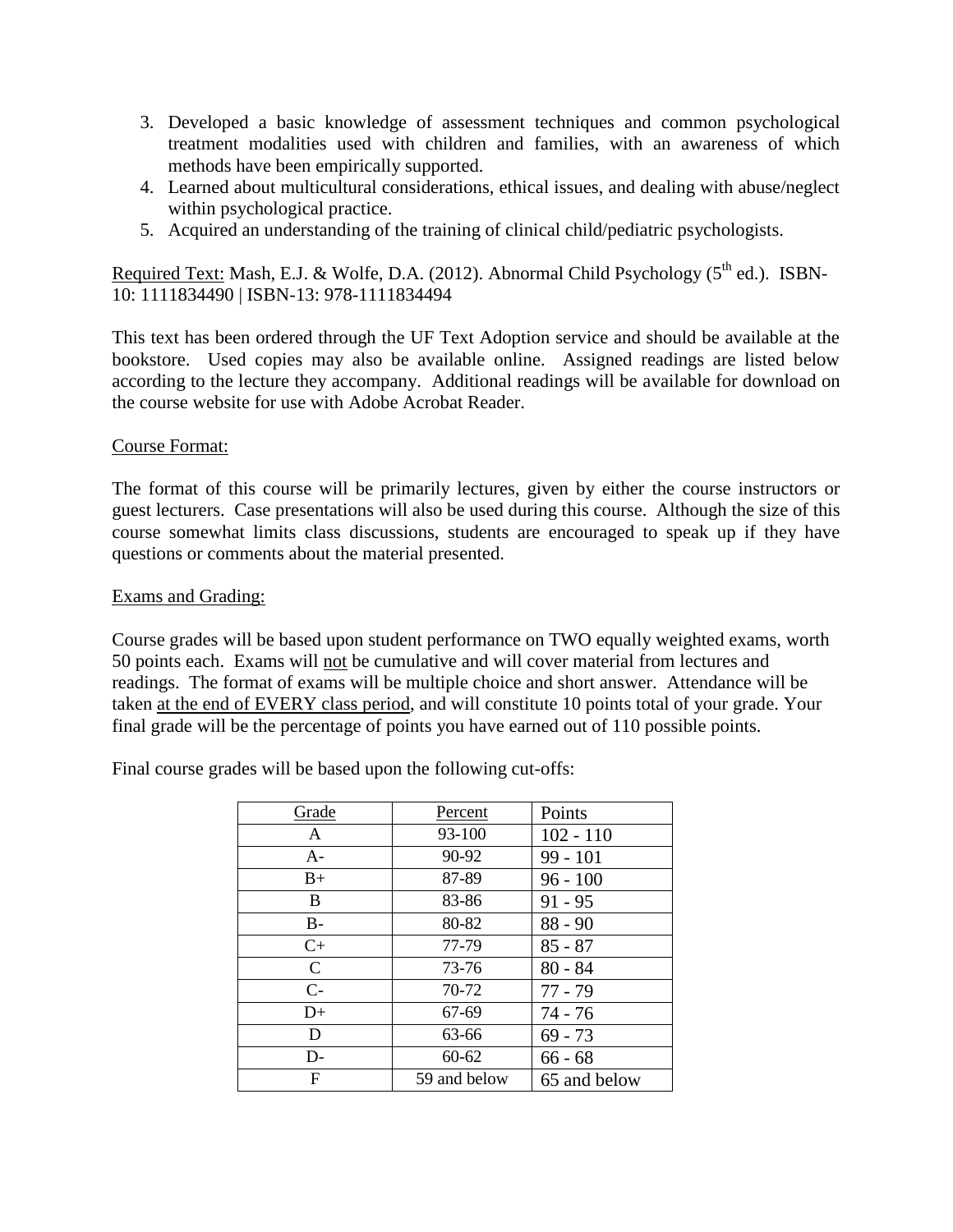There will be no make-up exams, except for documented medical reasons (i.e., physician note). If you miss an exam, you will receive a score of zero on that exam. Students who must miss class on the day of an exam may request arrangements to take the exam early, pending approval by the instructor. These arrangements must be made early in the semester. If you will miss a class or need to leave a class early please let the instructor know in advance.

### Extra Credit:

Extra credit assignments will be turned in must be turned in at the beginning of the **November**  26<sup>th</sup> lecture. **References are required and must be in APA formatting**. Students may choose to do the following activity for up to 5 points of extra credit:

- 1. Parent Resource Guide: Having a child with a newly diagnosed psychological condition can be a challenging and stressful experience for many families. Parents with a newly diagnosed child are often faced with the challenge of learning about their child's condition, researching treatment options and resources (if available), and determining both the short-term and long-term emotional, social, and academic implications of their child's condition. The information-seeking process involves being exposed to a large amount of information through books, the internet, the media, health care professionals, and other sources. This task can leave many parents feeling overwhelmed and isolated. In an effort to assist these parents, you will select a psychological condition covered in this course (instructor approval is required for conditions not covered) and create a parent resource guide. This guide should include information that parents of a child newly diagnosed with your selected condition would find helpful and should include, but is not limited to, information regarding:
	- condition symptoms/diagnosis criteria
	- treatment options and efficacy
	- community resources/support groups (Alachua County)
	- professional organizations for your selected condition
	- multi-cultural issues specific to your condition
	- short and long term emotional, academic/vocational, and psychosocial implications of your selected condition.

As the target audience of your portfolio are parents, your portfolio should be visually appealing, consistently formatted, and written in a clear manner (i.e., unfamiliar terms should be defined).

Class Attendance: Given that this is an upper level elective course, class attendance is expected and highly desirable. As previously noted, attendance will be taken at EVERY class throughout the semester and will contribute up to 10 points of your final grade (see above). You can miss two class periods without losing points. Each class you miss after these two periods will result in a deduction of two of the total 10 points. Lecture material will include information from assigned readings, but will not be exclusively from the textbook or assigned articles. It is especially important not to miss guest lectures, as the information discussed will be on exams and will be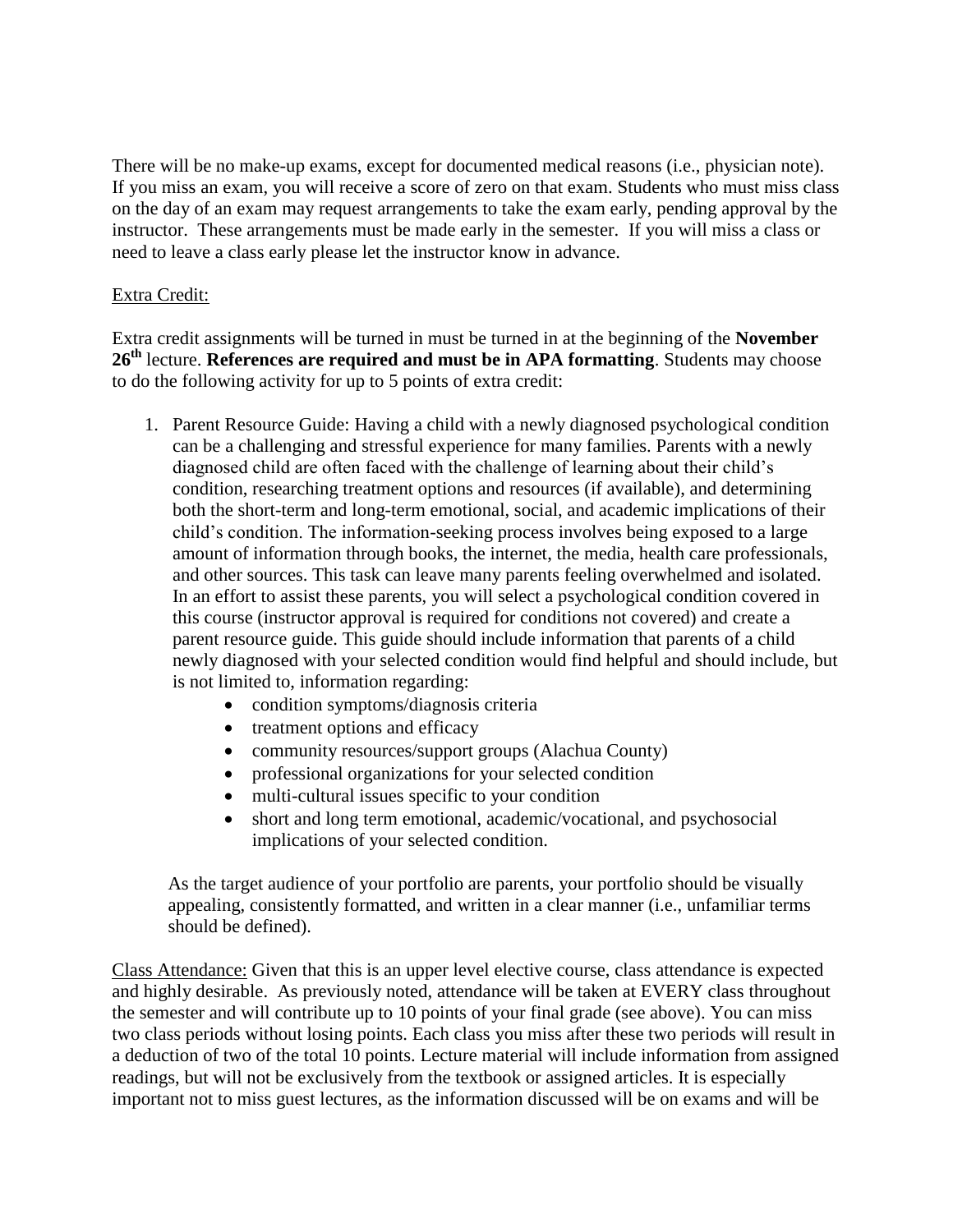more in-depth than the assigned readings. If you do miss a class, please be sure to request notes from your classmates.

Accommodations Due to Disability: Students who wish to obtain individual accommodations due to disability must first register with the Dean of Students, Office of Student Disability Services. That office will provide documentation to the student regarding allowable accommodations. The student must then provide this documentation to the instructors when requesting accommodation. These steps should be taken at the beginning of the semester.

Laptop, Cell Phone, and Newspaper Policy: Given that class lectures will be available online, laptops will be allowed in class, however if they appear to be causing a problem, disrupting class participation, or interfere in any other way with class this privilege will be revoked. Additionally, newspapers and cell-phones, including text-messaging, are prohibited during class. These items are distracting to both students and instructors and are disruptive to the learning environment. Students who are found to be in violation of these rules will be asked to leave the classroom. We appreciate your cooperation.

Counseling and Student Health: Students may occasionally have personal issues that arise in the course of pursuing higher education or that may interfere with their academic performance. If you find yourself facing problems affecting your coursework, you are encouraged to talk with an instructor and to seek confidential assistance at the University of Florida Counseling and Wellness Center located on Radio Road, 352-392-1575. Visit their websites for more information: https://www.counseling.ufl.edu/cwc/ or https://www.counseling.ufl.edu/cwc/Emergency.aspx

The Student Health Care Center at Shands is a satellite clinic of the main Student Health Care Center located on Fletcher Drive on campus. Student Health at Shands offers a variety of clinical services, including primary care, women's health care, immunizations, mental health care, and pharmacy services. The clinic is located on the second floor of the Dental Tower in the Health Science Center. For more information, contact the clinic at 392-0627 or check out the website at: [www.health.ufl.edu/shcc](http://www.health.ufl.edu/shcc)

Crisis intervention is always available 24/7 from:

## **The Alachua County Crisis Center: (352) 264-6789.**

BUT- *Do not wait until you reach a crisis to come in and talk with us. We have helped many students through stressful situations impacting their academic performance. You are not alone so do not be afraid to ask for assistance.*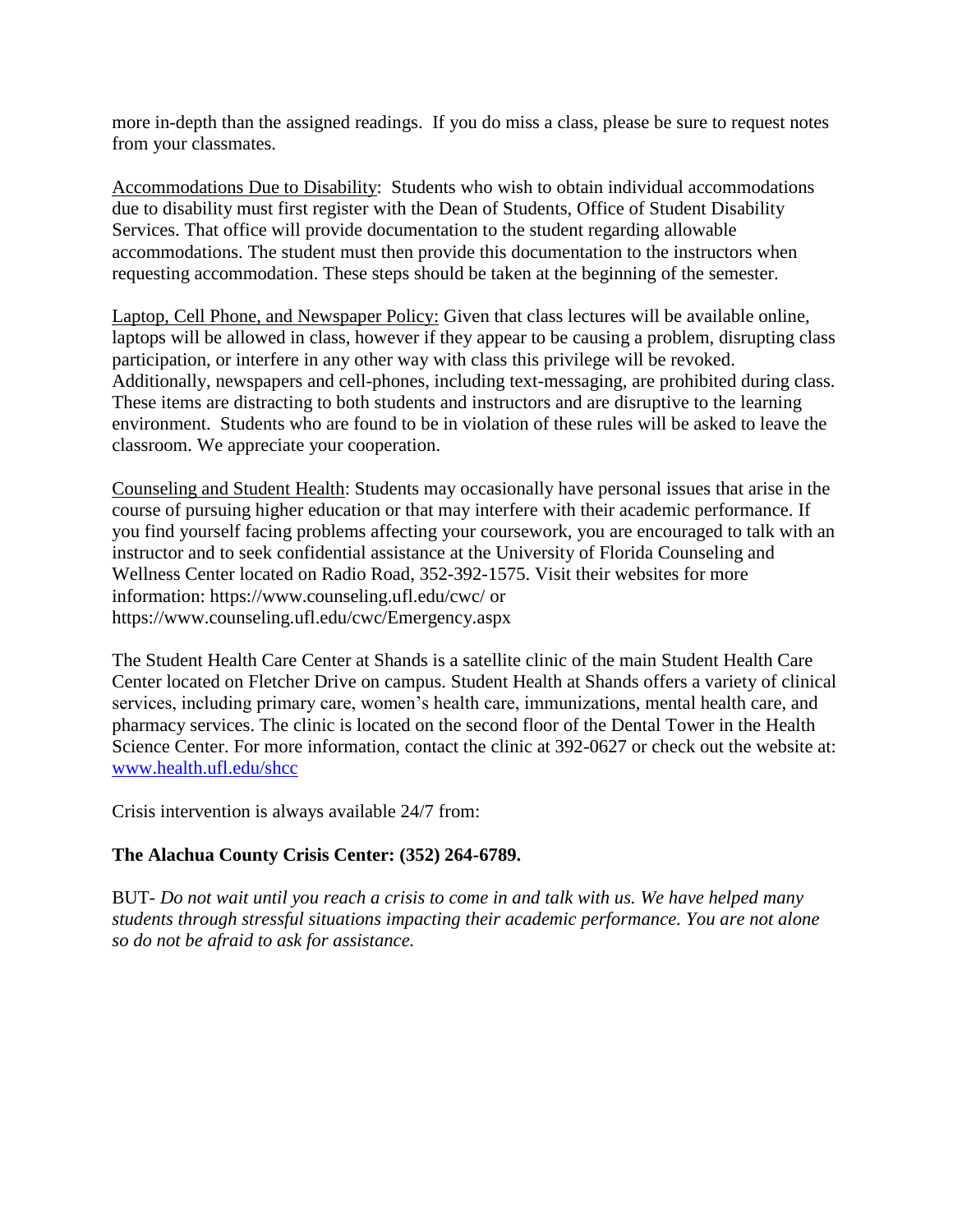| <b>Date</b>                            | <b>Topic</b>                       | <b>Assigned Readings**</b>            | Lecturer                      |
|----------------------------------------|------------------------------------|---------------------------------------|-------------------------------|
| Aug. $27th$                            | Introduction to Course-            | Mash & Wolfe: Ch 1 (pgs)              | Bhuiyan, Gowey &              |
|                                        | Syllabus                           | $1 - 26$                              | Klitzman                      |
|                                        | Overview of Clinical Child         |                                       |                               |
|                                        | Psychology                         |                                       |                               |
| Sept. 3rd                              | <b>Introduction to Assessment</b>  | Mash & Wolfe: Ch 4 (pgs)              | Bhuiyan                       |
|                                        | Developmental                      | 89-120)                               |                               |
|                                        | Considerations                     |                                       |                               |
| Sept. 10 <sup>th</sup>                 | <b>Mood Disorders</b>              | Mash & Wolfe: Ch 8 (pgs)<br>244-284)  | Gowey & Klitzman              |
| Sept. 17 <sup>th</sup>                 | <b>Anxiety Disorders</b>           | Mash & Wolfe: Ch 7 (pgs)              | Klitzman & Bhuiyan            |
|                                        | <b>Habit Disorders</b>             | 198-242)                              |                               |
| Sept. $24th$                           | <b>ADHD</b>                        | Mash & Wolfe: Ch 5 (pgs)              | Bhuiyan & Guest               |
|                                        |                                    | $121 - 156$                           | Lecturer                      |
| Oct. $1st$                             | <b>Developmental Disorders</b>     | Mash & Wolfe: Ch 9 (pgs)              | Bhuiyan & Klitzman            |
|                                        | <b>Intellectual Disability</b>     | 285-313)                              |                               |
|                                        | <b>Autistic Spectrum Disorders</b> | Mash & Wolfe: Ch 10 (pgs)<br>314-344) |                               |
|                                        |                                    |                                       |                               |
| Oct. $8^{th}$                          | <b>ODD/Conduct Disorder</b>        | Mash & Wolfe: Ch 6 (pgs)              | Bhuiyan & Gowey               |
|                                        | <b>Parent-Child Interaction</b>    | $157-197$                             |                               |
| Oct. $15^{\text{th}}$                  | Therapy<br><b>MIDTERM</b>          |                                       |                               |
|                                        |                                    | n/a                                   | Klitzman, Bhuiyan, &<br>Gowey |
| Oct. $22^{nd}$                         | Introduction to Pediatric          | Mash & Wolfe: Ch 12 (pgs)             | Klitzman & Gowey              |
|                                        | Psychology                         | 389-405)                              |                               |
|                                        | Adherence to Pediatric             | La Greca & Mackey                     |                               |
|                                        | Regimens                           | (2009)                                |                               |
| Oct. $29th$                            | <b>Cystic Fibrosis</b>             | Ziaian et al. (2006)                  | Klitzman & Guest              |
|                                        | <b>HIV</b>                         | Ledlie (2001)                         | Lecturer                      |
| $\overline{\text{Nov. 5}}^{\text{th}}$ | <b>Pediatric Obesity</b>           | Jackson et al. (2007)                 | Gowey & Guest                 |
|                                        | Feeding & Eating Disorders         | Mash & Wolfe: Ch. 13                  | Lecturer                      |
|                                        | <b>Gastrointestinal Disorders</b>  | $(pgs 415-426)$                       |                               |
| Nov. $12^{th}$                         | Pediatric Pain                     | Cohen, Maclaren & Lim                 | Klitzman & Gowey              |
|                                        | <b>Pediatric Burns</b>             | (2008)                                |                               |
|                                        | Sickle Cell Anemia                 | Landolt et al. (2002)                 |                               |
|                                        |                                    | Casey & Brown (2003)                  |                               |
| Nov. $\overline{19^{th}}$              | Sleep                              | Meltzer & Mindell (2006)              | Gowey, Bhuiyan &              |
|                                        | Asthma                             |                                       | <b>Guest Lecturer</b>         |
|                                        | Diabetes                           |                                       |                               |
| Nov. $26^{th}$                         | Cancer & Pediatric                 | Vannatta, Salley &                    | Gowey, Klitzman, &            |
|                                        | Transplant                         | Gerhardt (2009)                       | <b>Guest Lecturer</b>         |
|                                        | ***Extra Credit                    | Parmar (2003)                         |                               |
| Dec. $3rd$                             | Assignments Due***                 | Cohen & Mannarino (2004)              |                               |
|                                        | <b>FINAL EXAM</b>                  | n/a                                   | Klitzman, Gowey, &<br>Bhuiyan |
|                                        |                                    |                                       |                               |

<sup>\*\*</sup> Please note that assigned readings are subject to change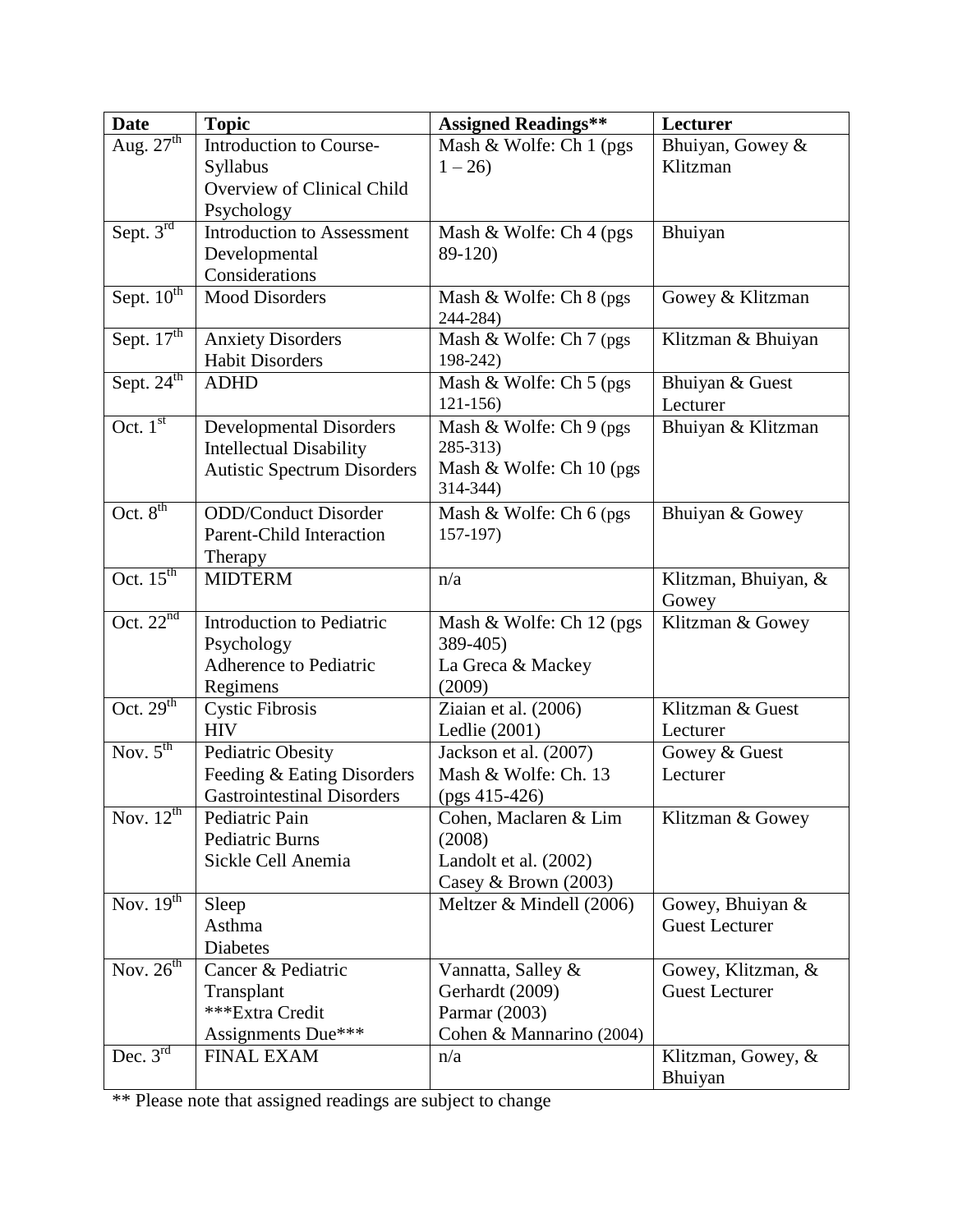#### **Additional Readings**

- American Psychological Association. (2002). Ethical principles of psychologists and code of conduct. *American Psychologist, 57,* 1060-1073.
- American Psychological Association (2007). *Getting in: A step-by-step plan for gaining admission to graduate school in psychology, second edition.* Washington, DC: American Psychological Association. .
- Casey, R.L., & Brown, R.T. (2003). Psychological aspects of hematologic diseases. *Child & Adolescent Psychiatric Clinics of North America, 12,* 567-584.
- Cohen, L., Maclaren, J., Lim, C.S. (2008). Pain and Pain Management. In Steele, Elkin, Robers (Eds.) *Handbook of Evidence Based Therapies for Children and Adolescents: Bridging Science and Practice.* (pp.281-295). Springer.
- Cohen, J. A., & Mannarino, A. P. (2004). Treatment of childhood traumatic grief. *Journal of Clinical Child and Adolescent Psychology, 33,* 819-831.
- Jackson, D., Wilkes, L., & McDonald, G. (2007). 'If I was in my daughter's body I'd be devastated': Women's experiences of mothering an overweight or obese child. *Journal of Child Health Care, 11(1),* 29-39.
- La Greca, A.M. & Mackey, E. (2009). Adherence to pediatric treatment regimens. In M. Roberts & R. Steele (Eds.), *Handbook of Pediatric Psychology, 4 th edition* (pp. 130-152). New York, NY: Guilford Press.
- Landolt, M. A., Grubernmann, S., & Meuli, M. (2002). Family impact greatest: Predictors of quality of life and psychological adjustment in pediatric burn survivors. *Journal of Trauma, 53,* 1146-1151.
- Ledlie, S.W. (2001). The psychosocial issues of children with perinatally acquired HIV disease becoming adolescents: A growing challenge for providers. *AIDS Patient Care and STD's, 15(5),* 231-236.
- Lockhart, E. (2003). The mental health needs of children and adolescents with cleft lip and/or palate. *Clinical Child Psychology and Psychiatry, 8,* 7-16.
- Meltzer, L.J. & Mindell, J.A. (2006). Sleep and sleep disorders in children and adolescents. *Psychiatry Clinics of North America, 29,* 1059-1076.
- Parmar, G., Wu, J.W., Chan, K.W. (2003). Bone marrow donation in childhood: One donor's perspective. *Psycho-Oncology, 12,* 91-94.